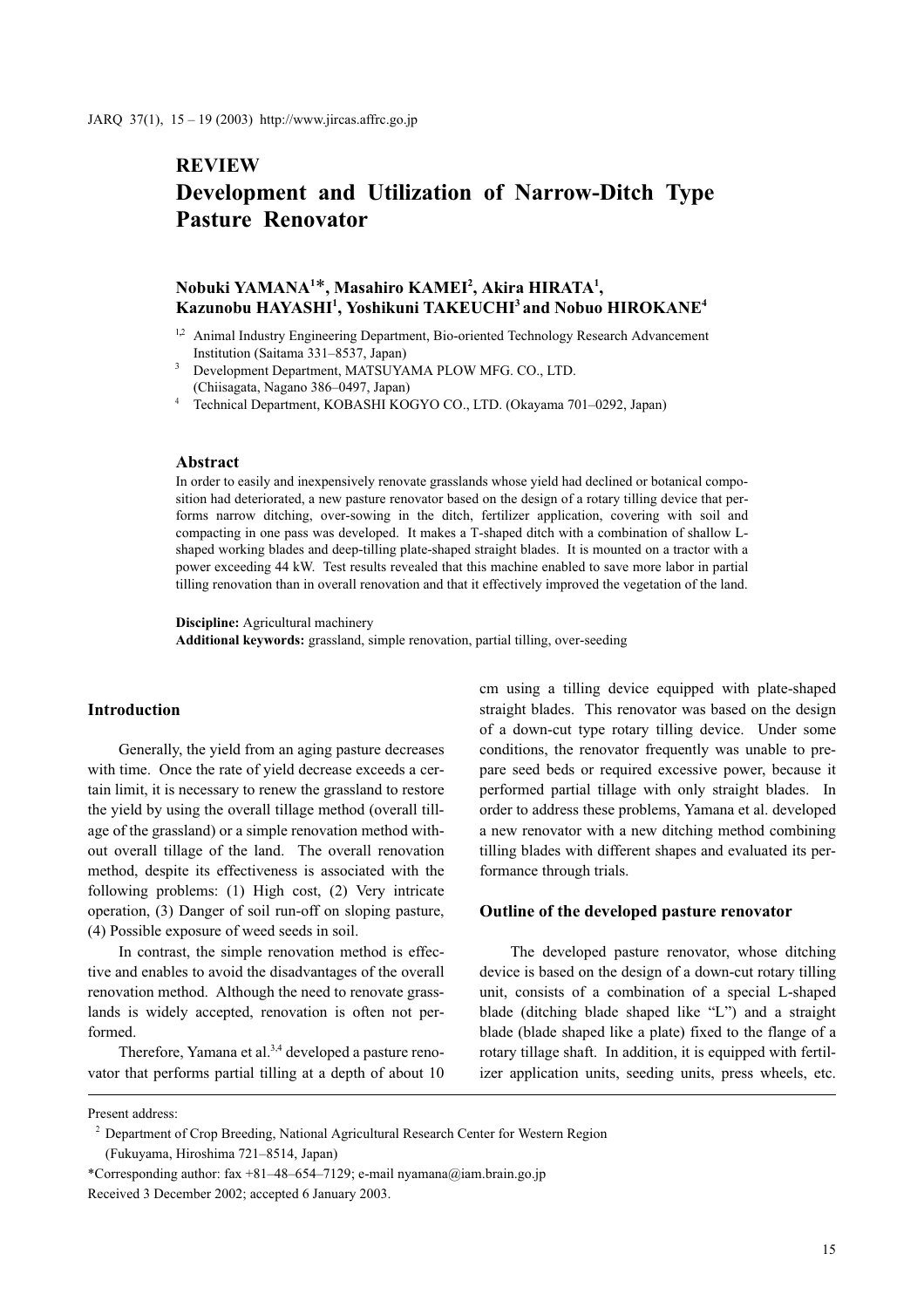and can perform narrow band tillage with the rotary tilling device, apply fertilizers to the ditch, perform overseeding and covering with soil, and compact the soil in one pass.

The ditching blades on the flange of the rotary shaft of the first test machine (working width 2.4 m) consisted of 2 L-shaped blades and 2 straight blades. After several field tests, however we changed them to a combination of 4 L-shaped blades and 2 straight blades (second test machine) that made a T-shaped ditch approximately 6 cm wide  $\times$  10 cm deep, to achieve adequate ditching during high-speed operations (Fig. 1). Fig. 2 shows the lateral view of the second test machine. The inter-row space was 27 cm, there were 8 rows of furrows, and the working width was 2.16 m. The second test machine was mounted directly on the three-point link hitch of a tractor.

The straight ditching blade softened the grassland soil by cutting the root mat of grass, while the L-shaped blade made a ditch wide enough for a seed bed. If the machine had only straight blades, the friction resistance



Unit: cm

Fig. 1. Outline of the combined ditching blades and sectional view of a ditch

between the ditching blades and the soil, and the power necessary for ditching would increase. However, the combination of straight and L-shaped blades reduced the required power. The power for seeding and fertilizer application was supplied by the ground driving wheel. The press wheel was able to compress only the soil inside the ditch because pressure was exerted with an independent spring for each row. The level of the ditch pressed by the press wheel was lower than the grassland surface, reducing the possibility of damage associated with soil drying.

#### Working performance of the second test machine<sup>5,6</sup>

### 1. Required power for ditching

Fig. 3 shows the required power at the tractor PTO shaft, when we conducted a ditching test in the pasture located at the Institute of Agricultural Machinery.

The required power decreased when the traveling speed was steady and the driving pitch of the ditching blade was large (rotary shaft revolved slowly); it increased when the rotating speed of the rotary shaft was steady and the driving pitch of the ditching blade was wide (decrease of the traveling speed). Approximately 30 kW (40 PS) was required for the test conditions of a ditching blade with a 3 cm driving pitch at a steady rotary shaft speed (283 rpm). Based on these results, we concluded that the tractor power should exceed 44 kW (60 PS).

#### 2. Amount of seeds sown and fertilizer applied

The number of seeds sown could be adjusted by changing the sprocket in the power train from the ground driving wheel to the feeding roll. It may be desirable to adjust the amount sown by one roll if the seed size changes. However this machine selected rolls of holes



Specification of the machine

| Total mass      | 0.752 t           |
|-----------------|-------------------|
| Overall length  | 1.875 m           |
| Overall width   | $2.495 \text{ m}$ |
| Overall height  | $1.340 \text{ m}$ |
| Working width   | 2.16 m            |
| Inter-row space | $27 \text{ cm}$   |
| Number of rows  | 8                 |
|                 |                   |

Fig. 2. Lateral view of the second test machine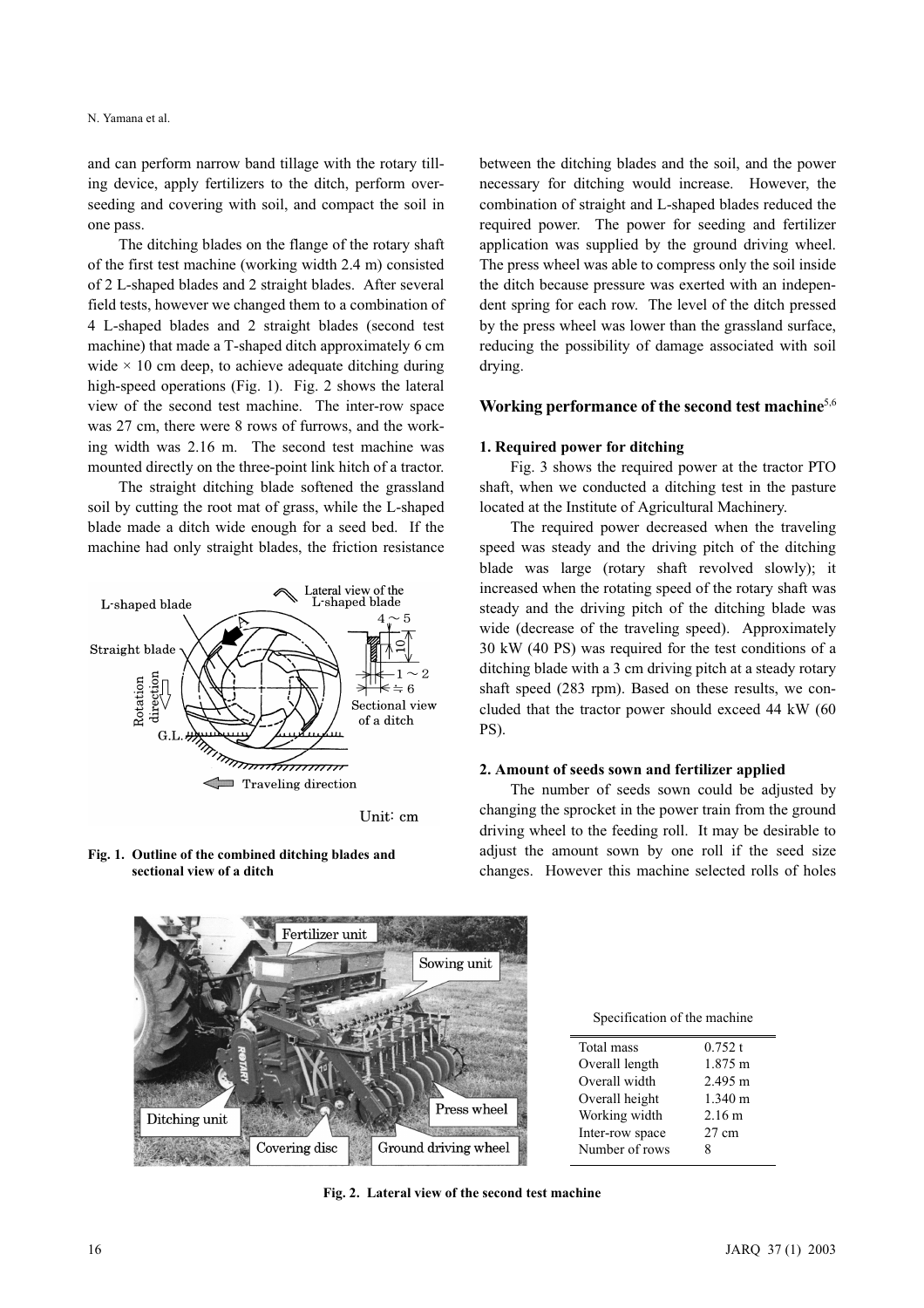

Fig. 3. Results of required power test in the pasture located at Institute of Agricultural Machinery

with different sizes depending on the seed size in order to accurately feed seeds ranging from herbage legume seeds to forage grass seeds. Fig. 4 shows the quantity of each kind of grass fed when the machine was in a stationary position. For all kinds of seeds, the amount fed was directly proportional to the sprocket ratio ([number of teeth of power intake sprocket installed at seeding shaft] / [number of teeth of sprocket installed at power ground driving wheel]). These results show that the method enabled to adjust accurately the amount of seeds fed.

We performed actual ditching and seeding work, setting the amount of seeds sown as shown in Fig. 4. We then compared the selected sowing rate (amount of seeds sown) with the actual rate and found that the rates corresponded well. In Table 1, the set fertilizing rate is compared with the actual one. The range of fertilizer applied was satisfactory in practice, although there was a slight

Table 1. Characteristics of granular fertilizer applied

| fertilizer        | Granular Bulk density Traveling speed  Quantity applied<br>of machine<br>(g/L) |       |      | (kg/10a) |
|-------------------|--------------------------------------------------------------------------------|-------|------|----------|
|                   |                                                                                | (m/s) | Set  | Measured |
| А                 | 950                                                                            | 0.41  | 29.8 | 28.4     |
| А                 | 950                                                                            | 0.98  | 29.8 | 26.7     |
| в                 | 965                                                                            | 0.41  | 32.2 | 32.5     |
| $\mathsf{\Gamma}$ | 1126                                                                           | 0.98  | 28.5 | 28.9     |



 $\triangle$  Perennial ryegrass (feeding roll: C12). O Orchard grass (feeding roll: C12). □ Alfalfa, red clover (feeding roll: M12).  $\times$  Kentucky blue grass (feeding roll: R12).

#### Fig. 4. Relation between the ratio of sprocket teeth and feeding quantity

difference between the set amount and the amount actually applied because the fertilizer was applied using a fluted slide feeding roll.

# Operation of developed machine and its effects

# 1. Pasture management before renewal

In order to determine the conditions for over-sowing

Table 2. Effect of grassland soil pH on the growth of oversown grass

|                                   | Low pH plot<br>4.7 pH $(H, O)$ | Normal pH plot<br>6.2 pH $(H, O)$ |             |  |  |
|-----------------------------------|--------------------------------|-----------------------------------|-------------|--|--|
|                                   |                                | Test plot 1                       | Test plot 2 |  |  |
| Orchard grass <sup>a)</sup>       |                                |                                   |             |  |  |
| Number of<br>stands <sup>b)</sup> | 74.2                           | 72.8                              | 77.8        |  |  |
| Mean grass<br>height (cm)         | 4.0                            | 6.2                               | 6.1         |  |  |
| $Red$ clover <sup>a)</sup>        |                                |                                   |             |  |  |
| Number of<br>stands <sup>b)</sup> | 7.0                            | 11.0                              | 12.0        |  |  |
| Mean grass<br>height (cm)         | 2.5                            | 3.2                               | 3.0         |  |  |

a): Amount of over-sown seeds in the ditch:

Orchard grass, 1.15 kg/10 a; red clover, 0.17 kg/10 a.

b): Per 1-meter long single ditch.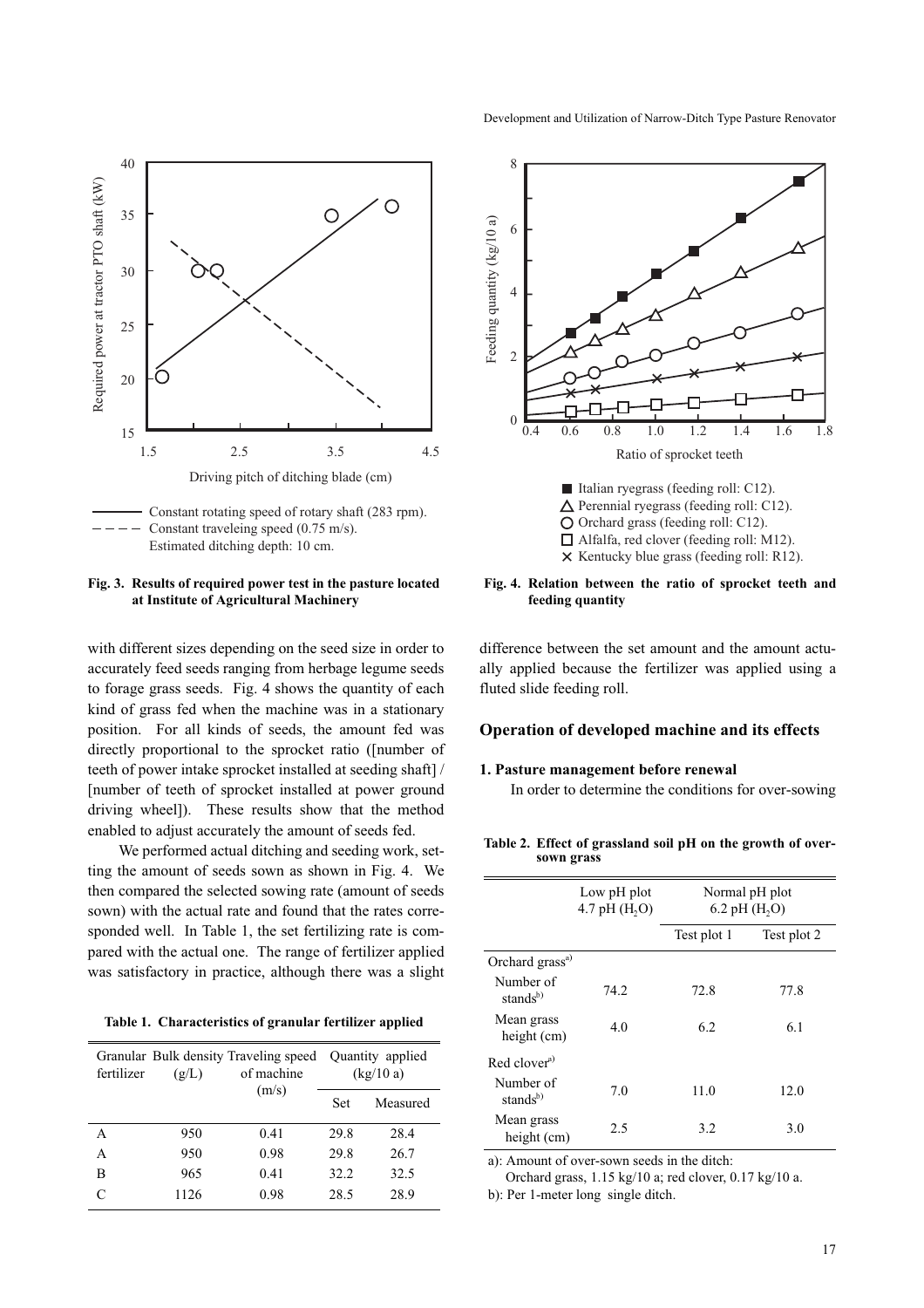of seeds by the test machine, we investigated the influence of the grassland soil pH on the bud reproduction and growth of over-seeded grass.

Table 2 shows the results, by comparing the number of stands and plant length in a low pH area to those in a normal pH area. Orchard grass tended to be shorter in low pH areas, while the number of red clover stands tended to be smaller there, implying that the improvement of the grassland chemistry was also an important factor for the machine efficiency in renovating grassland.

#### 2. Grassland management after renewal

Since sown grasses grow by competing with the existing vegetation, seeded grasses may become weak due to the competition for shade in areas where the existing vegetation grows profusely. Therefore, existing grasses should be mowed within an optimum period of time and prevented from growing, or their growth should be controlled, such as by using a slow-release fertilizer during renovation.

#### 3. Examples of operation and its effects

Table 3 shows the results of a field trial in a meadow located at the Oita Prefectural Animal Industry Experimental Station using the first test machine. In both Tests 1 and 2, the actual number of seeds sown was almost the same as the amount selected, confirming that accurate operation was practically possible. The number of standing plants after renovation in Test 2 was 50 to 60% of that in Test 1. The amount of seeds sown in Test 2 was also slightly less, but the lack of rainfall after Test 2 may have influenced the results. In Test 1, 69 stands were obtained

|  |  |  | Table 3. Results of field trial using first test machine |  |  |
|--|--|--|----------------------------------------------------------|--|--|
|--|--|--|----------------------------------------------------------|--|--|

|                                                             | Test 1 | Test 2 |      |              |
|-------------------------------------------------------------|--------|--------|------|--------------|
|                                                             |        | (1)    | (2)  | (3)          |
| Set sowing rate $(g)^{a}$                                   | 0.3    |        | 0.24 |              |
| Actual sowing rate $(g)^{a}$                                | 0.275  |        | 0.24 | $\leftarrow$ |
| Actual fertilizer rate $(g)^{a,b}$                          | 6.5    |        | 6.2  | $\leftarrow$ |
| Mean number of stands<br>of over-sown grass <sup>a,c)</sup> | 69.1   | 38.5   | 38.7 | 34.0         |
| Mean height of stands<br>of over-sown grass $(mm)^c$        |        | 21 1   | 22 3 | 17.8         |

Field: Meadow located at Oita Prefectural Animal Industry Experimental Station. Over-sown seed: Orchard grass. Test 1: Sowing date, 25 Sept. 1991; investigation date, 11 Oct. 1991. Test 2: Sowing date, 9 Sept. 1992; investigation date, 22 Oct. 1992.

(1), (2) and (3) refer to different locations in the meadow.

b): Compound fertilizer containing CDU-nitrogen.

c): Mean of 10 samples.

per 1-meter long ditch compared with the test plot of overall renovation in which sown seeds amounted to 3  $kg/10$  a and there were 65 stands per 625 cm<sup>2</sup>. Therefore, we concluded that sprouting was satisfactory. Furthermore, the summed dominance ratio (SDR<sub>2</sub>) of orchard grass, which had been approximately 20, increased to 80 to 100 about one year later due to renovation (Test 1).

As part of the multipurpose utilization of the machine, we conducted an over-seeding test of Italian ryegrass in the grassland with Bahiagrass located in Minamitane town, Kagoshima prefecture from 1994 to 1995. The over-sown seed was Tachiwase. The objective of this test was to enable year-round utilization of the grassland by the addition of Italian ryegrass to the grassland with summer tropical grass, thereby dramatically increasing the grassland yield. In this test, the machine was attached to a 58 kW (79 PS) tractor. The number of seeds sown and the amount of fertilizer applied were both almost the same as the selected values. Table 4 shows the results of a survey on the growth conditions of seeded Italian ryegrass. As can be seen, sprouting was better than that in a traditional working plot, and the yield of fresh grass exceeded  $2 \text{ kg/m}^2$  in the next spring (March). A similar test conducted in the Bahiagrass grassland located at Kyushu Agricultural Experimental Station also confirmed the machine efficacy. For example, yearround utilization was made possible based on the grassland yield, and a dry matter yield of 2 t/10 a could be obtained<sup>2</sup>.

Table 4. Growth of over-sown Italian ryegrass

|                                                           | Second test machine               | Conventional |                     |
|-----------------------------------------------------------|-----------------------------------|--------------|---------------------|
|                                                           | Test 1                            | Test 2       | method <sup>a</sup> |
| Fertilizer used                                           | Compound $A^{b}$ Compound $B^{c}$ |              | Manure              |
| Amount of over-sown<br>seeds $(kg/10a)$                   | 1.6                               | 1.6          | 1                   |
| Number of stands <sup><math>d,e</math>)</sup>             | 70.8                              | 69.2         | 19.4                |
| Mean height $(cm)^d$                                      | 21.0                              | 23.0         |                     |
| Yield of over-sown<br>Italian ryegrass<br>$(kg/10 a)^{t}$ | 2.333                             | 2.087        | Nearly nil          |
| Mean height $(cm)^{t}$                                    | 49.0                              | 46.4         |                     |

a): Broad seeding using a broadcaster.

- b): Compound fertilizer containing CDU-nitrogen (N-P-K ratio: 15-15-15).
- c): Compound fertilizer without CDU-nitrogen (N-P-K ratio: 15-15-15).
- d): Investigation was conducted on 2 Dec.1993.
- e): Tests 1 and 2 denote stands per 1-meter long single ditch (in the conventional method, the stands are denoted per 1 m<sup>2</sup>).
- f): Investigation was conducted on 7 Mar. 1994.

a): Per 1-meter long single ditch.